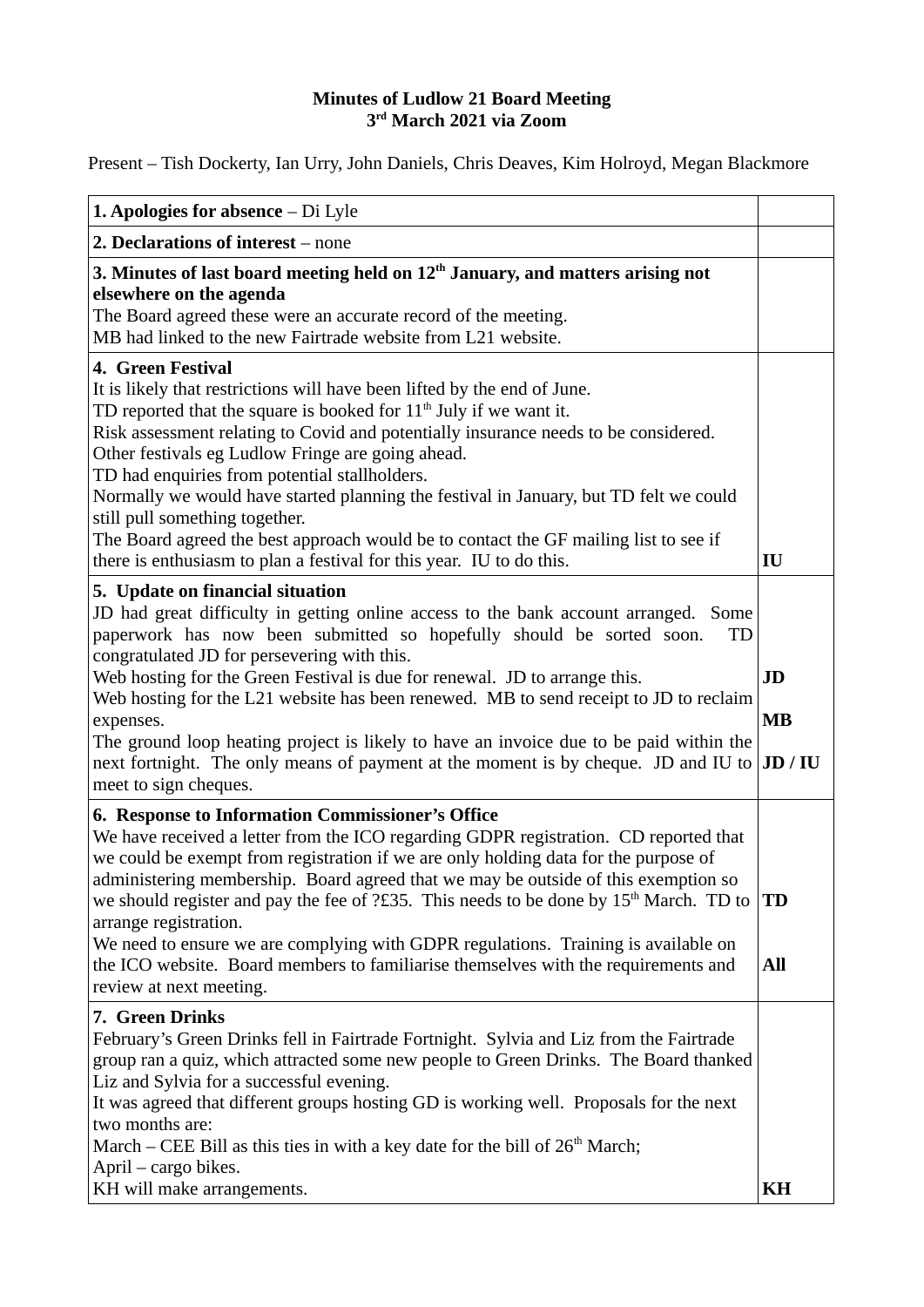| 8. Facebook Campaign<br>MB reported that the new #gogreenludlow facebook campaign is going well and<br>thanked members for their contributions. TD and MB are meeting regularly to review<br>this. Our followers on facebook are mostly different people to those on our members<br>and supporters email list, so we are reaching a wider audience. The number of facebook<br>followers increased by 50 during February, so this is evidence of greater engagement.<br>News sent out via facebook is also being collated into a monthly newsletter which is put<br>on the website and emailed to members and supporters.<br>MB suggested a monthly children's poster competition as part of the campaign. Board<br>members approved this suggestion and suggested that stickers, photographs, etc, could<br>be added, and that we should find somewhere physical to display the results. MB and<br>IU to meet to progress this idea.<br>9. CEE Bill | MB/IU   |
|-----------------------------------------------------------------------------------------------------------------------------------------------------------------------------------------------------------------------------------------------------------------------------------------------------------------------------------------------------------------------------------------------------------------------------------------------------------------------------------------------------------------------------------------------------------------------------------------------------------------------------------------------------------------------------------------------------------------------------------------------------------------------------------------------------------------------------------------------------------------------------------------------------------------------------------------------------|---------|
| Members had been emailed about the Shropshire campaign on this. To be featured at<br>March Green Drinks.                                                                                                                                                                                                                                                                                                                                                                                                                                                                                                                                                                                                                                                                                                                                                                                                                                            |         |
| 10. Ludlow Hydro AGM<br>This is due soon. L21 holds shares in Ludlow Hydro. JD and TD will be attending as<br>private shareholders so will report back at next meeting.                                                                                                                                                                                                                                                                                                                                                                                                                                                                                                                                                                                                                                                                                                                                                                             | JD / TD |
| 11. Possible Carbon Footprinting Project<br>DL had proposed this but unfortunately could not attend the meeting.<br>CD reported that Zero Carbon Shropshire are trying to think of ways of reporting carbon<br>reduction in absolute terms and are asking community groups to act as Carbon Friends<br>and collate information on efforts by individuals.<br>The Board felt this was a good idea. CD will ask DL to let us know more.                                                                                                                                                                                                                                                                                                                                                                                                                                                                                                               | CD/DL   |
| 12. Proposed book donation to Ludlow Library<br>In response to MB's request for book suggestions for a media post for World Book Day,<br>KH suggested that L21 could donate a book or books to the library. KH had asked<br>library staff about this and was told they would welcome a donation of physical books<br>(as opposed to cash.) The Board supported this idea and agreed a budget of £100. MB<br>to ask members and supporters for suggestions of books.                                                                                                                                                                                                                                                                                                                                                                                                                                                                                 | MВ      |
| 13. Feedback from Friends and Family Groups                                                                                                                                                                                                                                                                                                                                                                                                                                                                                                                                                                                                                                                                                                                                                                                                                                                                                                         |         |
| <b>Sustainable Transport</b><br>The e-cargo bikes project is progressing and an individual has come forward who would<br>like to take it on as an enterprise.<br>Ludlow Town Council are to be approached to fund a reprint of the bus timetable.<br>Robin and David have done some work on the Rural Transport Strategy.<br>The Car Club have been having some problems with batteries losing charge if the<br>vehicle is not used often enough. This is being investigated.<br>South Shropshire Climate Action Group have collated reports and will be putting<br>together an action plan.                                                                                                                                                                                                                                                                                                                                                        |         |
| <b>Fair Trade</b><br>Fairtrade Fortnight is ongoing and members are being encouraged to participate in the<br>Fairtrade Foundation's free online festival.                                                                                                                                                                                                                                                                                                                                                                                                                                                                                                                                                                                                                                                                                                                                                                                          |         |
| <b>Incredible Edible</b><br>The remote seed swap is happening. Plants will be added soon and the wheelbarrow<br>will be out. MB to add info to the L21 website.                                                                                                                                                                                                                                                                                                                                                                                                                                                                                                                                                                                                                                                                                                                                                                                     | MB      |